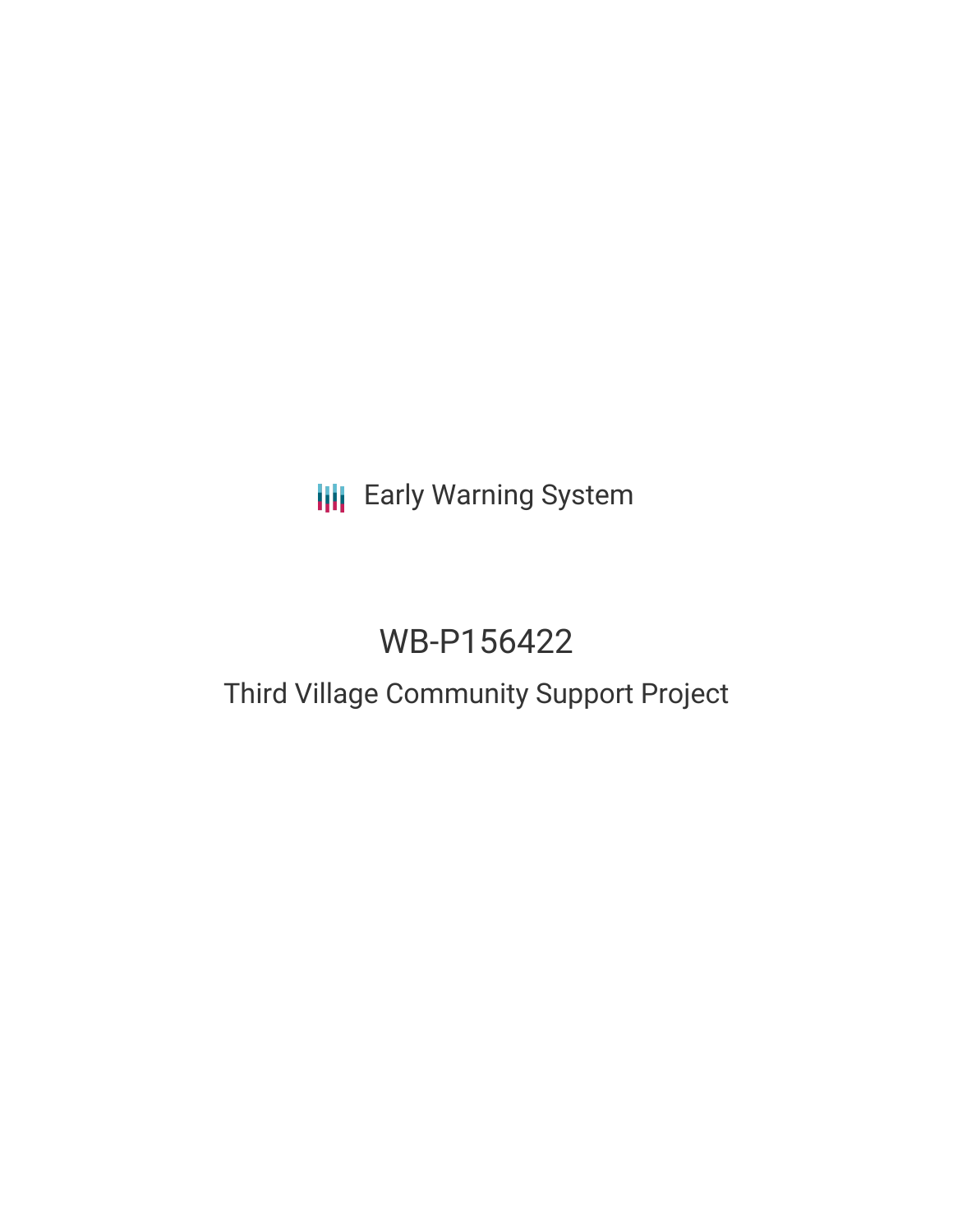

#### **Quick Facts**

| <b>Countries</b>               | Guinea                      |
|--------------------------------|-----------------------------|
| <b>Financial Institutions</b>  | World Bank (WB)             |
| <b>Status</b>                  | Active                      |
| <b>Bank Risk Rating</b>        | B                           |
| <b>Voting Date</b>             | 2016-05-31                  |
| <b>Borrower</b>                | Ministry of Finance         |
| <b>Sectors</b>                 | Finance, Law and Government |
| <b>Investment Type(s)</b>      | Loan                        |
| <b>Investment Amount (USD)</b> | $$15.00$ million            |
| <b>Project Cost (USD)</b>      | \$15.00 million             |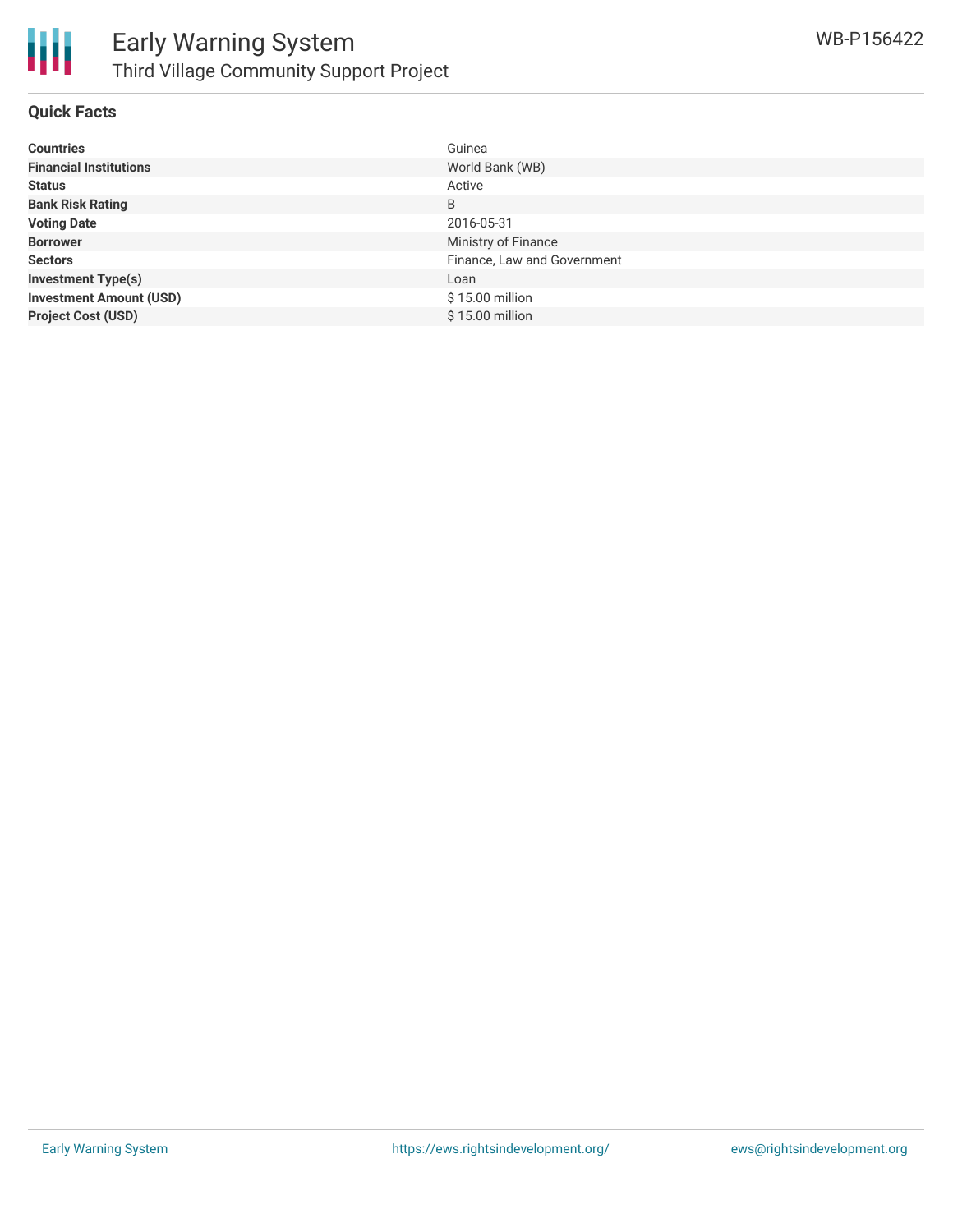



### **Project Description**

This project comprises of strengthening the local government financing system and improving local service delivery in rural communes, as well as providing an immediate and effective response in the event of an Eligible Emergency or Crisis. This includes four components: i) a local investment fund with specific financing windows; ii) institution and capacity building for sustainable local governance and community

participation; iii) project management and enhanced participatory monitoring and evaluation; and iv) immediate response mechanism.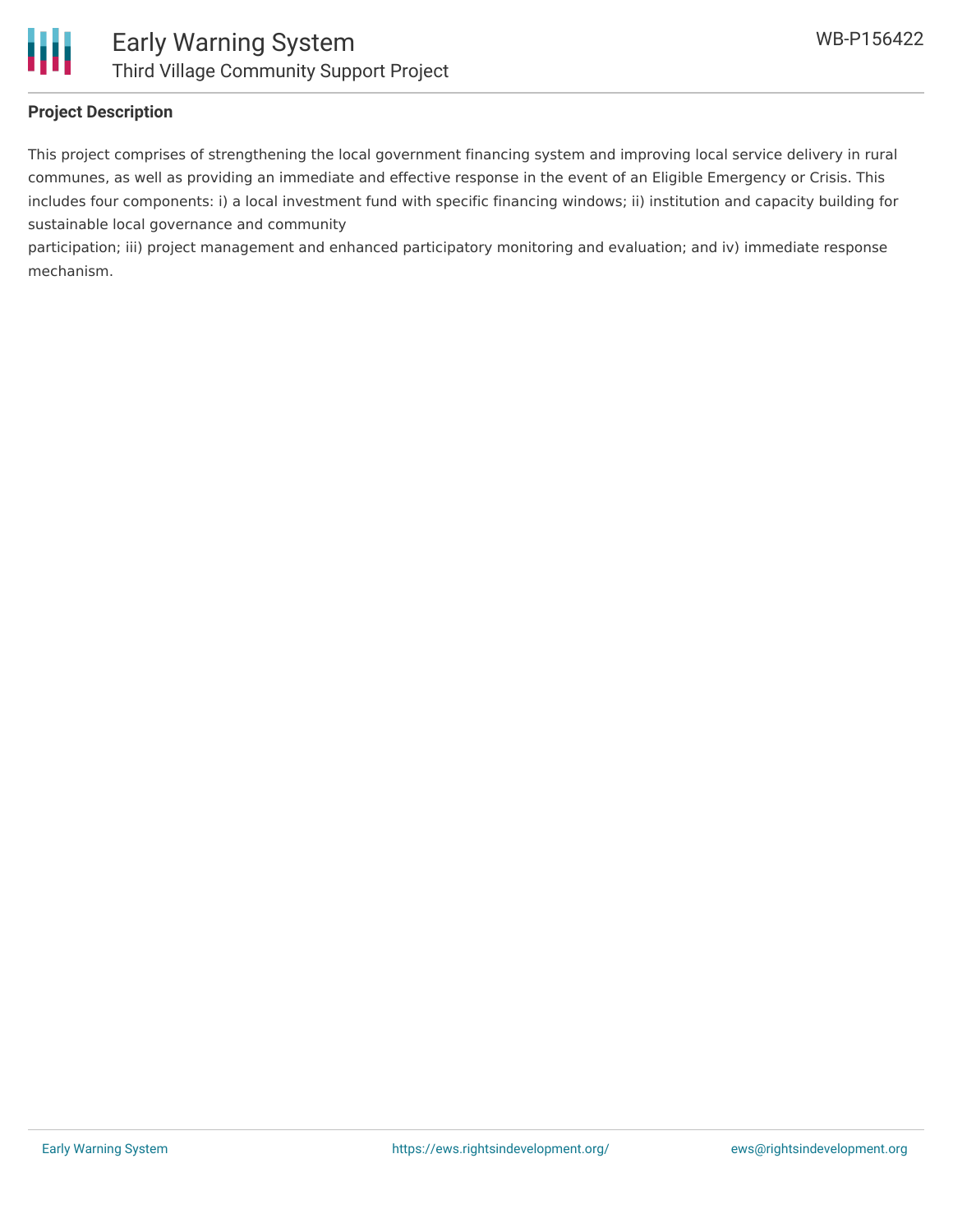

## Early Warning System Third Village Community Support Project

### **Investment Description**

World Bank (WB)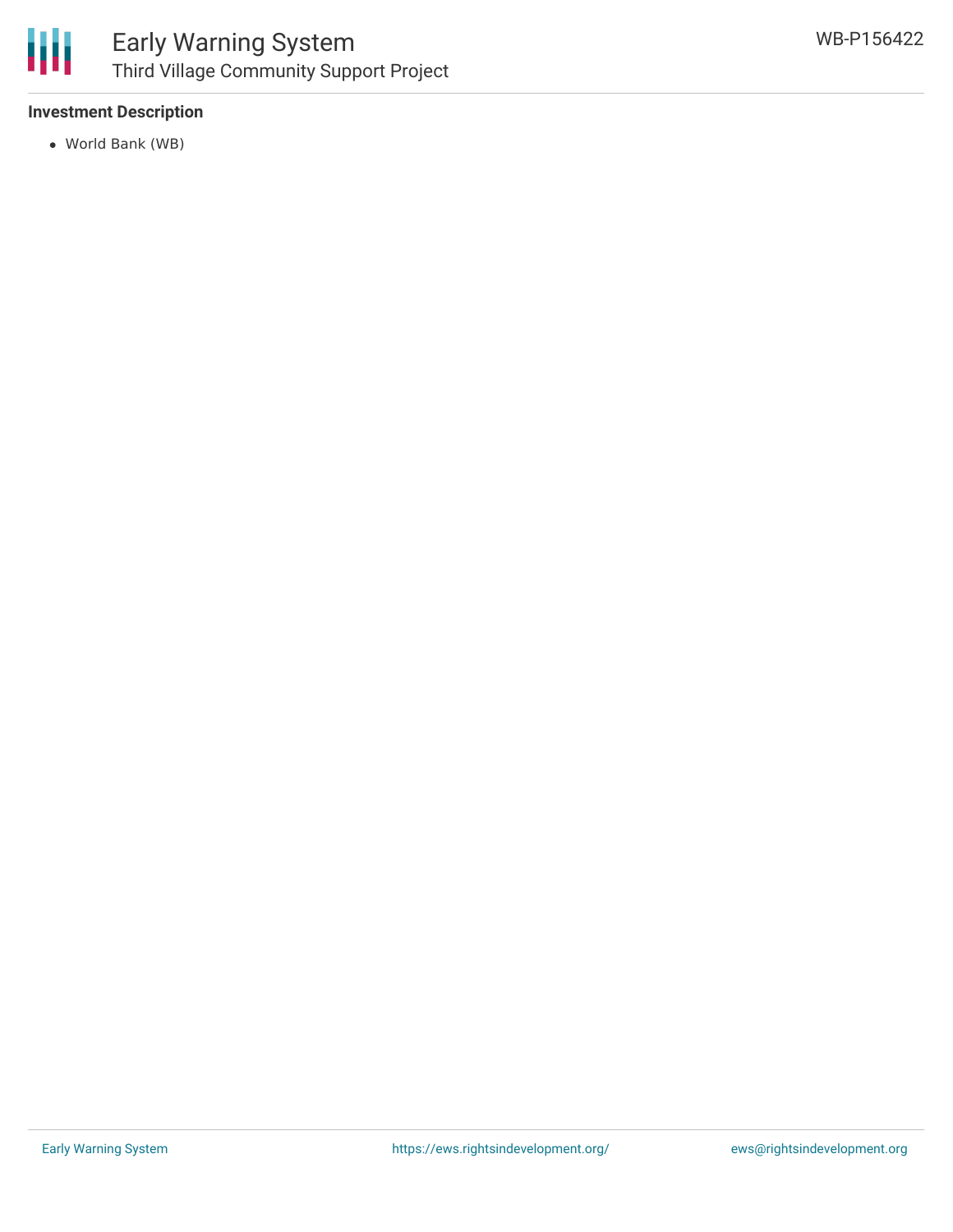

#### **Contact Information**

Borrower/Client/Recipient Name: Ministry of Finance Contact: S.E.M. Mohamed Diare Title: Ministre de l'Economie et des Finances Email: modiare@yahoo.fr

Implementing Agencies Name: Ministry of Decentralization and Territorial Administration Contact: Yamory Conde Title: General Secretary Email: fallodebaro@gmail.com

#### ACCOUNTABILITY MECHANISM OF WORLD BANK

The World Bank Inspection Panel is the independent complaint mechanism and fact-finding body for people who believe they are likely to be, or have been, adversely affected by a World Bank-financed project. If you submit a complaint to the Inspection Panel, they may investigate to assess whether the World Bank is following its own policies and procedures for preventing harm to people or the environment. You can contact the Inspection Panel or submit a complaint by emailing ipanel@worldbank.org. You can learn more about the Inspection Panel and how to file a complaint at: http://ewebapps.worldbank.org/apps/ip/Pages/Home.aspx.